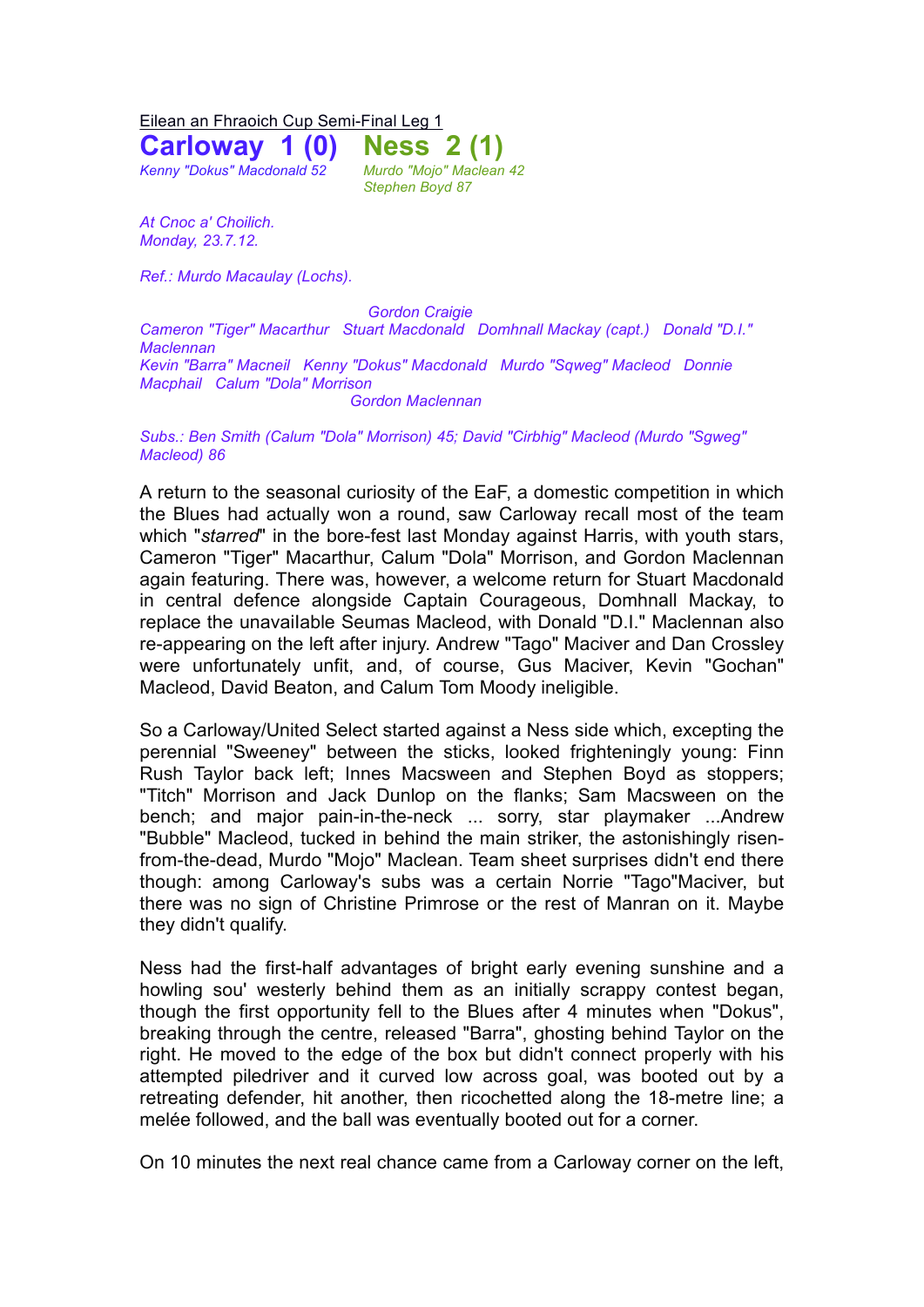the ball breaking out to Macdonald on the left edge of the box, who immediately slipped it rightwards to Mackay, 16 metres out, but his sidefoot shot went a metre outside "Sweeney's" right-hand post. Gradually, however, the pace of the Niseachs, their incisive tackling and desire for the ball, saw them assert themselves in midfield, as na Gormaich increasingly yielded to the same malaise that afflicted them in the second half on Friday at Col Uarach, indeed last Monday also, versus Harris. The lack of a commanding leader in midfield, the midfield's inability to operate as a cohesive unit, to win the ball and move it forward fast and decisively, caused them to be repeatedly beaten to the ball, caught in possession, sidelined, as the young Ness boys surged continually to pressure the defence and resulted in Maclennan becoming as isolated as Napoleon on Elba.

The breakthrough should have come on 24 minutes as a searching through ball between Mackay and Macdonald sent "Bubble" free but his decisive early strike from 20 metres flew lightning-fast and low outside Craigie's right-hand post. On the half-hour another break on the right saw "Mojo's" attempted bicycle-kick off the low square cross, 10 metres out, go past the same post. A minute later a Taylor free-kick from the halfway line gave Boyd the chance to drive the breaking ball from 20 metres but Craigie flicked the ball over brilliantly.

By this stage, the Blues were reeling, no longer featuring as an attacking entity, indeed, as any kind of entity, as Ness swirled round them and down either wing or between the stoppers. For all he was needed, "Sweeney" could have caught a bus into Stornoway to get on with his next project for BBC Alba. On 37 minutes Morrison shot over from 19 metres on the right, then "Bubble" reprised his earlier one-on-one, steaming behind his marker on a through ball into the box but Craigie was out like a flash for another exquisite block from 16 metres.

On 42 minutes the inevitable arrived, as Macleod, once more racing beyond the line, on the right, carried the ball into the box; Craigie once again pulled off a miraculous block from 12 metres but "Mojo" was the first to react and thumped the rebound over his flat-mate and into the roof of the net from 10 metres.

At the interval the Blues' management bit the bullet - or one of them anyway: "Dola" was sacrificed; there was a straight swap of Ben Smith for him on the left. "Barra" dropped back to right-back; "Tiger" joined his captain in the centre; Stuart Macdonald moved forward, and "Dokus" went right. No doubt there was also a "*heated exchange of views*" about the "*state of play*"! Carloway did re-emerge fired-up. Immediately a sweeping "Sqweg"/"Dokus" move freed a rapidly-advancing "Barra" to shoot past "Sweeney's" right-hand post from 18 metres. Two minutes later the same player drove the ball past the other post from 20 metres, when the ball broke to him from a corner on the left.

On 52 minutes the Blues were level: a Niseach attack broke down through the centre; Mackay moved the ball on smartly to "Sqweg", who got it right,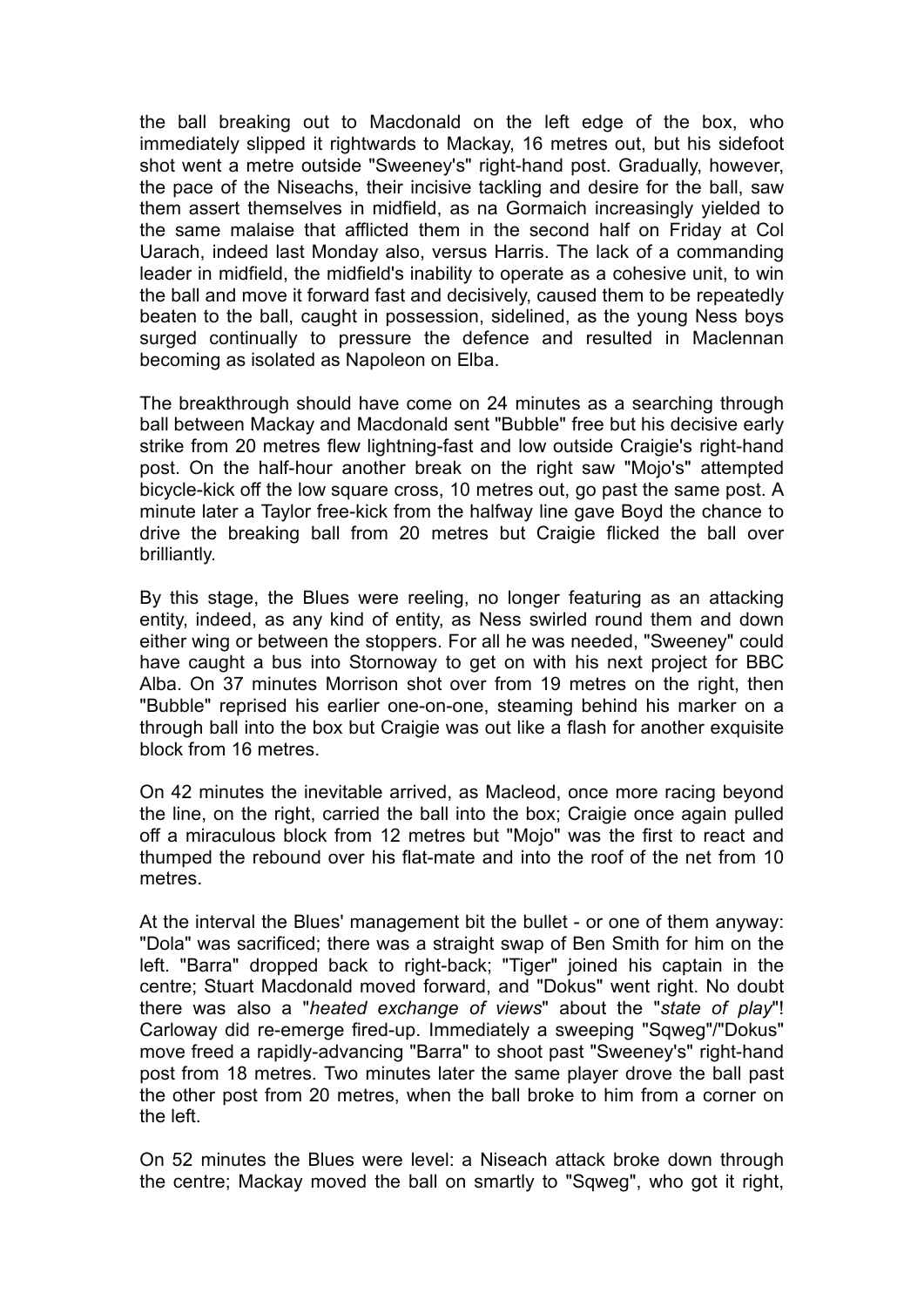inside Taylor, to the speeding "Dokus" to carry it on into the box, then place it expertly round a helpless keeper and just inside the far post from 16 metres.

The Casuals in the stand sat back with their Bovril and waited for business as usual. It didn't materialize. Instead, the old failings inexorably began to resurface: the interminable fiddle-faddle in midfield and at the back, allowing the enemy time to re-group; the predictable backwards passing and movement; the retreat of forwards in search of that infrequently-seen spherical object; the inevitable bad pass and loss of control; the blistering opposition surge at pace.

Ness re-awakened. On 55 minutes a Ness break on the right saw Morrison whip a vicious low cross across the face of the Carloway goal, but too fast for the charging "Mojo". Two minutes later a carbon-copy break had the same result. On 65 minutes Stuart Macdonald did get his head to a "Dokus" corner from the right but it went just over. A minute later a looping header by the same player off a Macphail corner went even closer, just outside "Sweeney's" left-hand bar/post junction. However, three minutes later the pace of the uncontainable "Bubble" on the Niseach left left "Barra" a metre behind to reach yet another through ball between stopper and back but, again, Craigie reacted like quicksilver to block from 14 metres. A minute later an enormous "Sgweg" free-kick from just inside the Ness half on the right had to be punched away by "Sweeney" under pressure beneath his bar to his right.

With ten minutes left, the next chance fell to the men from the north, with a free-kick, dangerously-placed in the centre, 20 metres out, but Innes Macsween lifted it harmlessly well over the bar. Both sides were now living perilously close to the edge. On 82 minutes "Dokus's" trickery moving right allowed him space to fire the ball across goal but Maclennan just failed to connect. Moments later Macphail broke free on the right also but his low, square cross flew across goal, 8 metres out, without finding any takers. Next, it was "Titch" Morrison's turn to set off on a mazy run down Carloway's left flank, check, then turn inside to sweep a tempting cross/ shot across the Blues' box and past the far post.

With three minutes to go, the decisive moment arrived: a Ness corner on the left dipped low at the near post and Boyd reacted first to guide it low into the net from 6 metres. Na Gormaich did have a ball in the net in injury-time but it was ruled off-side(?), and a "Dokus" free-kick on the right side of the box flew high across goal, but the Niseachs survived to earn a deserved victory.

It's easy to dismiss such a dismal display as, "*Well, it's only the EaF. It'll be the* **REAL** *team on Friday against Point,"* but the same problems surfaced again last Friday against Back in the second half: a malfunctioning engine room, which lacked leadership and cohesive direction, dislocating the shape of the team, thus putting extra pressure on the defence and isolating the strikers. Not an easy problem to solve; yet the present squad, when fully fit and available, look capable of overcoming this and continuing success.

So, is it the injury list that is causing the problem, the absence of the game-